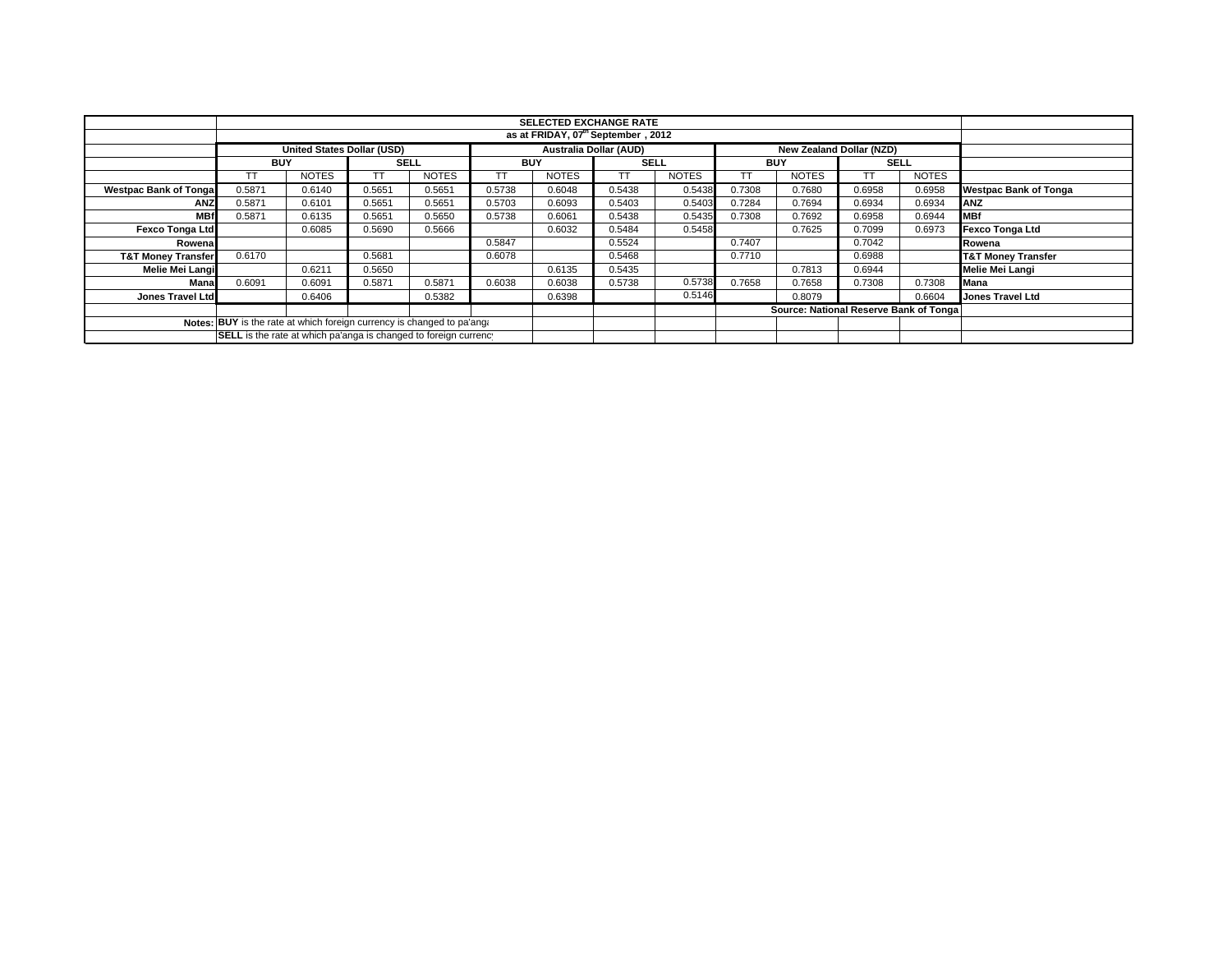|                                                                        |            |                                    |             |              |            | <b>SELECTED EXCHANGE RATE</b> |             |              |            |                                        |                          |              |                               |
|------------------------------------------------------------------------|------------|------------------------------------|-------------|--------------|------------|-------------------------------|-------------|--------------|------------|----------------------------------------|--------------------------|--------------|-------------------------------|
|                                                                        |            | as at FRIDAY, 14th September, 2012 |             |              |            |                               |             |              |            |                                        |                          |              |                               |
|                                                                        |            | United States Dollar (USD)         |             |              |            | <b>Australia Dollar (AUD)</b> |             |              |            |                                        | New Zealand Dollar (NZD) |              |                               |
|                                                                        | <b>BUY</b> |                                    | <b>SELL</b> |              | <b>BUY</b> |                               | <b>SELL</b> |              | <b>BUY</b> |                                        | <b>SELL</b>              |              |                               |
|                                                                        |            | <b>NOTES</b>                       |             | <b>NOTES</b> |            | <b>NOTES</b>                  | TТ          | <b>NOTES</b> | TT         | <b>NOTES</b>                           |                          | <b>NOTES</b> |                               |
| <b>Westpac Bank of Tonga</b>                                           | 0.5949     | 0.6218                             | 0.5729      | 0.5729       | 0.5670     | 0.5980                        | 0.5370      | 0.5370       | 0.7150     | 0.7522                                 | 0.6800                   | 0.6800       | <b>Westpac Bank of Tonga</b>  |
| <b>ANZ</b>                                                             | 0.5949     | 0.6179                             | 0.5729      | 0.5729       | 0.5631     | 0.6021                        | 0.5331      | 0.5331       | 0.7127     | 0.7537                                 | 0.6777                   | 0.6777       | ANZ                           |
| <b>MBf</b>                                                             | 0.5949     | 0.6211                             | 0.5729      | 0.5714       | 0.5670     | 0.5988                        | 0.5370      | 0.5376       | 0.7150     | 0.7519                                 | 0.6800                   | 0.6803       | <b>IMBf</b>                   |
| <b>Fexco Tonga Ltd</b>                                                 |            | 0.6165                             | 0.5779      | 0.5741       |            | 0.5956                        | 0.5430      | 0.5389       |            | 0.7461                                 | 0.6954                   | 0.6823       | Fexco Tonga Ltd               |
| Rowena                                                                 |            |                                    |             |              | 0.5882     |                               | 0.5434      |              | 0.7407     |                                        | 0.6896                   |              | Rowena                        |
| <b>T&amp;T Money Transfer</b>                                          | 0.6248     |                                    | 0.5759      |              | 0.6010     |                               | 0.5400      |              | 0.7552     |                                        | 0.6830                   |              | <b>T&amp;T Money Transfer</b> |
| Melie Mei Langi                                                        |            | 0.6289                             | 0.5714      |              |            | 0.6061                        | 0.5376      |              |            | 0.7634                                 | 0.6803                   |              | Melie Mei Langi               |
| Mana                                                                   | 0.6169     | 0.6169                             | 0.5949      | 0.5949       | 0.5970     | 0.5970                        | 0.5670      | 0.567        | 0.7500     | 0.7500                                 | 0.7150                   | 0.7150       | <b>Mana</b>                   |
| <b>Jones Travel Ltd</b>                                                |            | 0.6488                             |             | 0.5456       |            | 0.6322                        |             | 0.5077       |            | 0.7914                                 |                          | 0.6454       | <b>Jones Travel Ltd</b>       |
|                                                                        |            |                                    |             |              |            |                               |             |              |            | Source: National Reserve Bank of Tonga |                          |              |                               |
| Notes: BUY is the rate at which foreign currency is changed to pa'ang. |            |                                    |             |              |            |                               |             |              |            |                                        |                          |              |                               |
| SELL is the rate at which pa'anga is changed to foreign currency       |            |                                    |             |              |            |                               |             |              |            |                                        |                          |              |                               |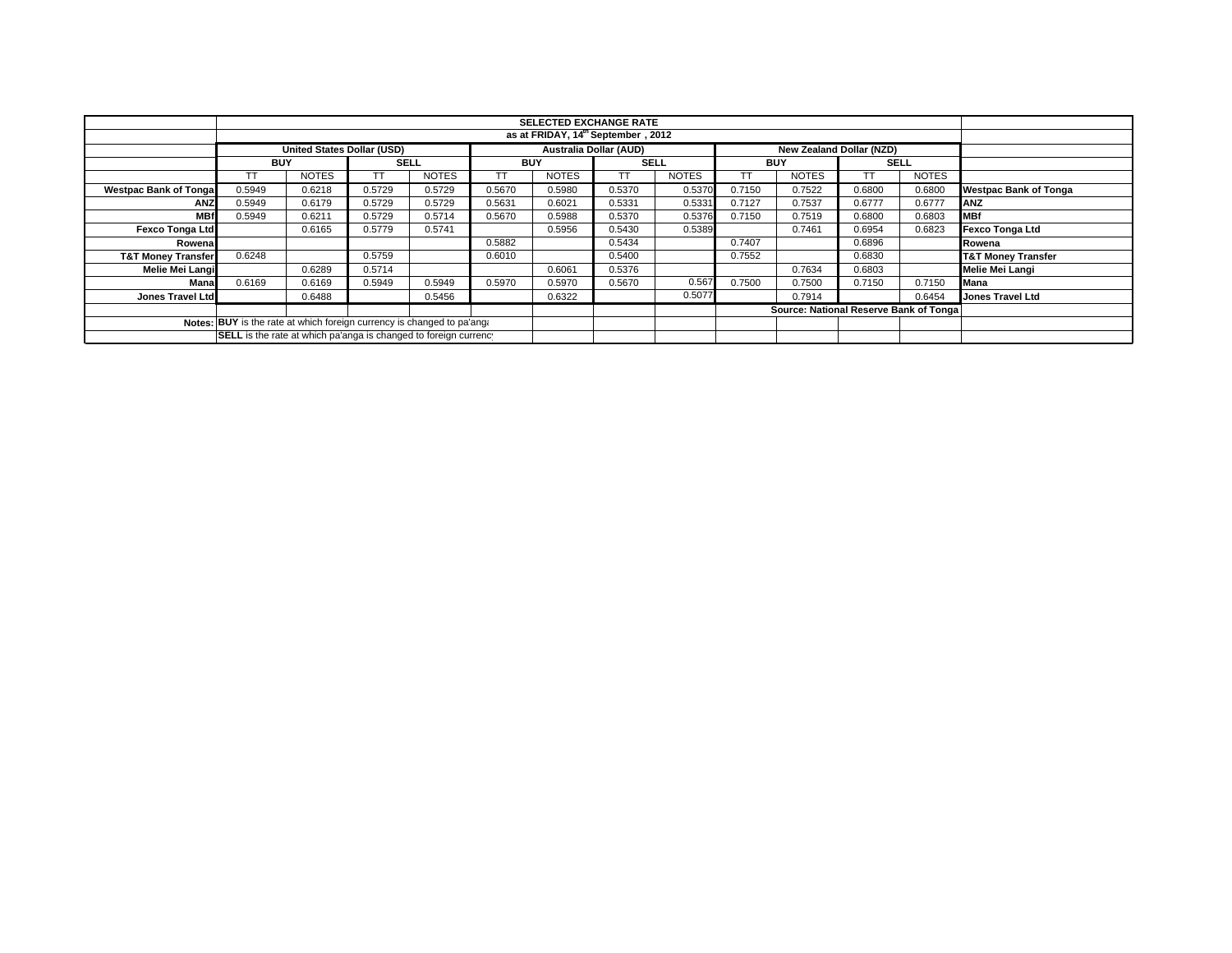|                                                                        |                                                | <b>SELECTED EXCHANGE RATE</b> |             |              |            |              |                               |              |            |                                        |                                 |              |                               |
|------------------------------------------------------------------------|------------------------------------------------|-------------------------------|-------------|--------------|------------|--------------|-------------------------------|--------------|------------|----------------------------------------|---------------------------------|--------------|-------------------------------|
|                                                                        | as at FRIDAY, 21 <sup>st</sup> September, 2012 |                               |             |              |            |              |                               |              |            |                                        |                                 |              |                               |
|                                                                        |                                                | United States Dollar (USD)    |             |              |            |              | <b>Australia Dollar (AUD)</b> |              |            |                                        | <b>New Zealand Dollar (NZD)</b> |              |                               |
|                                                                        | <b>BUY</b>                                     |                               | <b>SELL</b> |              | <b>BUY</b> |              | <b>SELL</b>                   |              | <b>BUY</b> |                                        | <b>SELL</b>                     |              |                               |
|                                                                        |                                                | <b>NOTES</b>                  |             | <b>NOTES</b> |            | <b>NOTES</b> | TТ                            | <b>NOTES</b> | TT         | <b>NOTES</b>                           |                                 | <b>NOTES</b> |                               |
| <b>Westpac Bank of Tonga</b>                                           | 0.5945                                         | 0.6214                        | 0.5725      | 0.5725       | 0.5719     | 0.6029       | 0.5419                        | 0.5419       | 0.7151     | 0.7523                                 | 0.6801                          | 0.6801       | <b>Westpac Bank of Tonga</b>  |
| <b>ANZ</b>                                                             | 0.5945                                         | 0.6175                        | 0.5725      | 0.5725       | 0.5680     | 0.6070       | 0.5380                        | 0.5380       | 0.7135     | 0.7545                                 | 0.6785                          | 0.6785       | ANZ                           |
| <b>MBf</b>                                                             | 0.5945                                         | 0.6211                        | 0.5725      | 0.5714       | 0.5719     | 0.6024       | 0.5419                        | 0.5405       | 0.7151     | 0.7519                                 | 0.6801                          | 0.6803       | <b>MBf</b>                    |
| <b>Fexco Tonga Ltd</b>                                                 |                                                | 0.6162                        | 0.5799      | 0.5738       |            | 0.6008       | 0.5511                        | 0.5436       |            | 0.7469                                 | 0.6999                          | 0.6831       | Fexco Tonga Ltd               |
| Rowena                                                                 |                                                |                               |             |              | 0.5882     |              | 0.5464                        |              | 0.7299     |                                        | 0.6944                          |              | Rowena                        |
| <b>T&amp;T Money Transfer</b>                                          | 0.6244                                         |                               | 0.5755      |              | 0.6059     |              | 0.5449                        |              | 0.7553     |                                        | 0.6831                          |              | <b>T&amp;T Money Transfer</b> |
| Melie Mei Langi                                                        |                                                | 0.6289                        | 0.5714      |              |            | 0.6098       | 0.5405                        |              |            | 0.7634                                 | 0.6803                          |              | Melie Mei Langi               |
| Mana                                                                   | 0.6165                                         | 0.6165                        | 0.5945      | 0.5945       | 0.6019     | 0.6019       | 0.5719                        | 0.5719       | 0.7501     | 0.7501                                 | 0.7151                          | 0.7151       | <b>Mana</b>                   |
| Jones Travel Ltd                                                       |                                                | 0.6484                        |             | 0.5452       |            | 0.6374       |                               | 0.5124       |            | 0.7922                                 |                                 | 0.6462       | <b>Jones Travel Ltd</b>       |
|                                                                        |                                                |                               |             |              |            |              |                               |              |            | Source: National Reserve Bank of Tonga |                                 |              |                               |
| Notes: BUY is the rate at which foreign currency is changed to pa'ang: |                                                |                               |             |              |            |              |                               |              |            |                                        |                                 |              |                               |
| SELL is the rate at which pa'anga is changed to foreign currency       |                                                |                               |             |              |            |              |                               |              |            |                                        |                                 |              |                               |